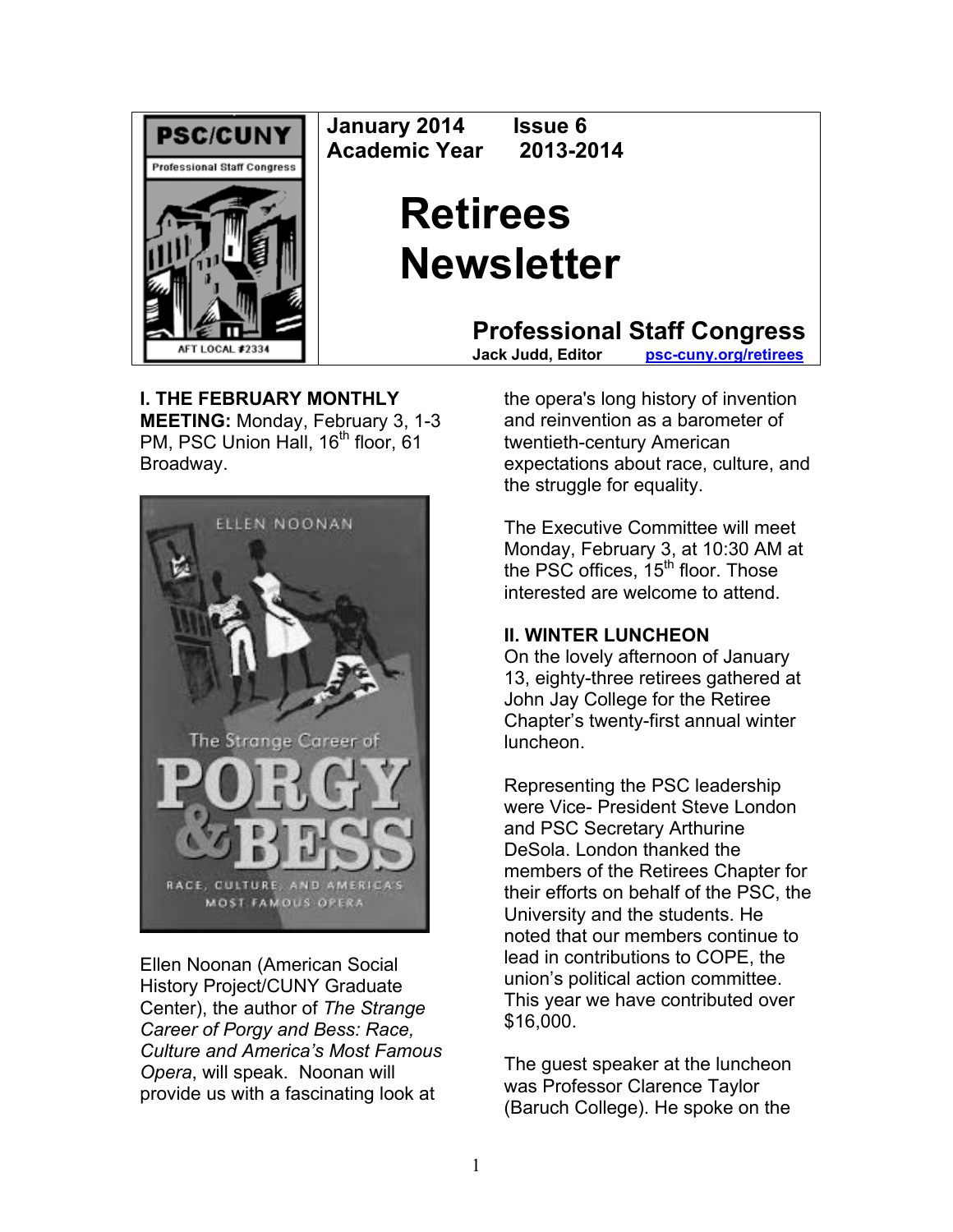subject of his recent publication, *Reds at the Blackboard: Communism, Civil Rights and The New York City Teachers Union.* 

A book review written by Joel Berger, vice-chairman of the chapter, follows.

------------------------------

*Reds at the Blackboard: The Legacy of the Teachers Union*

There was a time, in the NYC school system, when mention of the Teachers Union could provoke passionate debate among school faculty. Many veteran teachers, during the 1950s and early 1960s, vividly recalled the Teachers Union, its campaign to improve teachers' working conditions and salaries, and its desire to achieve universal social justice. They also knew that the Teachers Union was banned from any presence in the school system.

The history of the Teachers Union and the dynamics of the times in which it functioned were brought to life by Baruch College Professor Clarence Taylor, the featured speaker at the Retiree Chapter's twenty-first annual winter luncheon. His book, *Reds at the Blackboard: Communism, Civil Rights, and The New York City Teachers Union,*  highlights issues which remain contentious today. The Teachers Union, writes Professor Taylor, "adopted a brand of unionism whose objectives did not limit its activities to the traditional goals of service unionism—increasing salaries and improving working conditions. Its type of unionism embraced the struggle for racial equality, child

welfare, the advancement of the trade union movement, academic freedom, and better relationships with parents and communities. But the union's association with the Communist Party was problematic."



The book traces the inception of the Teachers Union, with a charter from the AFT in 1916, to its dissolution in 1964. Professor Taylor's book, "does not shy away from the connection that the Teachers Union had with the Communist Party. In fact, that relationship was an important part of the union's history." Because of this communist influence, many members of the Teachers Union resigned, and formed the Teachers Guild in 1935. By 1941 the AFT revoked the Teachers Union's charter, and awarded it to the Teachers Guild. The Teachers Union then affiliated with the CIO, but was ousted by the national body in 1950. Exploiting this expulsion, and riding the wave of anti-communist fervor of the times, the New York City Board of Education terminated all contact and relationships with the Teachers Union.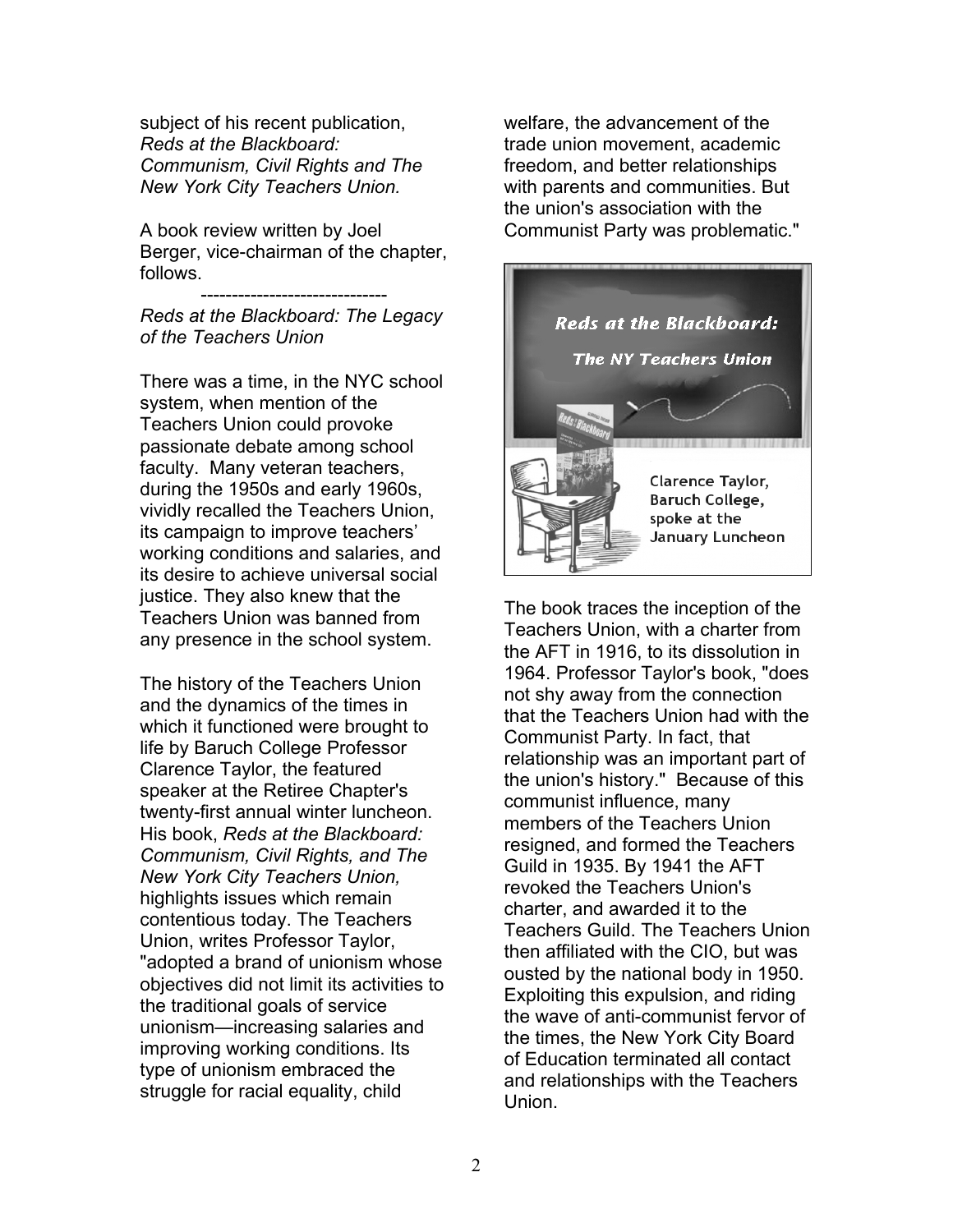The Board of Education then actively pursued teachers who were, or had been, members of the Teachers Union. Professor Taylor graphically conveys the devastating upheaval in the lives of ordinary classroom teachers as they were called and questioned by Board committees. By 1956, with 1,100 Teachers Union members having been questioned, 139 teachers had been forced to resign, 71 retired, and 7 were suspended. Professor Taylor writes, "The New York City Schools had become a cold war battleground, where informers and witnesses were used against teachers. However, no evidence was uncovered that the teachers who were victims of this domestic spying were guilty of incompetence or indoctrinating children."

Yet, as Professor Taylor describes, in its last 14 years, the Teachers Union made significant contributions as it promoted civil rights by fighting for the elimination of racist textbooks and the integration of the schools. With collective bargaining a reality for the City's school teachers, the Teachers Union campaigned for recognition. But its physical absence from the schools for a decade worked against gathering further support. The newly created UFT won the election in December, 1961, and the Teachers Union voted to dissolve on January 1, 1964.

Professor Taylor concludes by writing, "An important lesson learned from the Teachers Union is that teachers cannot stand isolated in the fight to save public education." He

continues by stating, "The TU created a form of unionism that worked to advance equality in schools and in the larger society. The union's vision embraced the possibility of creating a city and nation where all vestiges of social and economic injustice could be eliminated through a wider struggle, one that involved teachers, parents, and the communities they served."

#### **III. STATUS OF NYC'S FIVE PUBLIC PENSION FUNDS – FY 2013**



Each year, former Retiree Chapter Chairman, Lawrence Kaplan, along with Warren Lewis, president of the Municipal Employees Association, issue a joint report on the five NYC Public Pension Funds. A link to the statistical report is followed by their analysis.

## Pension Fund Statistics—FY2013 (http://bit.ly/1fWTTqY)

## **Analysis:**

For the fiscal year ending June 30, 2013 (FY '13), New York City's five public pension funds paid \$12.3 billion in benefits to 292,955 retirees and beneficiaries, an increase of